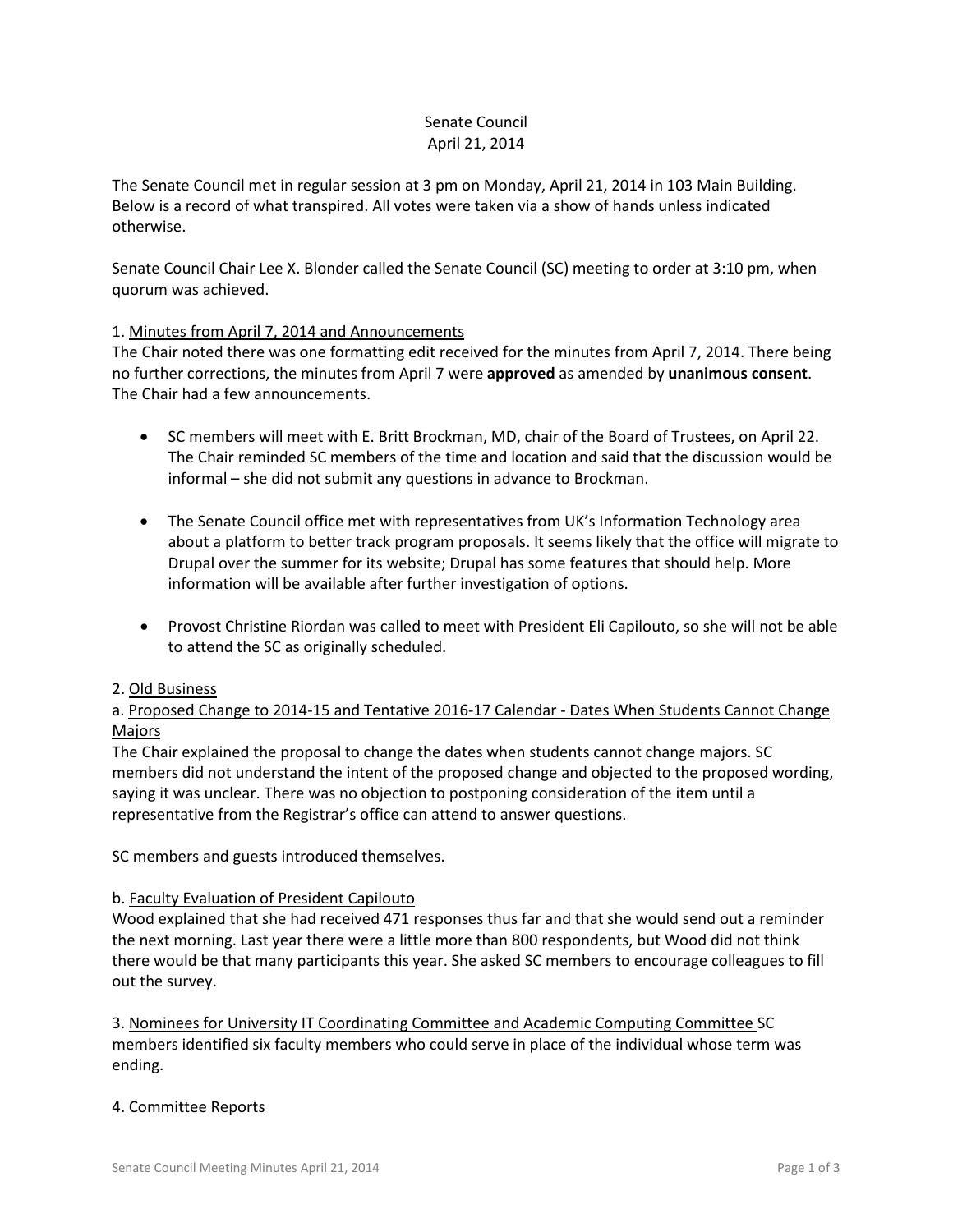# a. Senate's Academic Programs Committee (SAPC)

# i. Proposed New Master of Science in Information Communication Technology

Hippisley explained the proposed new Master of Science in Information Communication Technology in Information Communication Technology. There were a number of questions from SC members. Guests Jeff Huber (CI/Library and Information Science, director), Michael Tsikerdekis (CI/Library and Information Science), Sherali Zeadally (CI/Library and Information Science) and Jasmine McNealy (CI/Library and Information Science) assisted Hippisley in answering the questions.

The Chair noted that the proposal for a new Master of Science in Information Communication Technology in the School of Library and Information Science, in the College of Communication and Information was before the SC, with a positive recommendation from SAPC. She noted that she had heard requests for correction of typos, clarification of a core course versus an elective course, and explanation of precisely which courses from which colleges will support the assertion that the degree prepares students to be leaders in the information communication technology field.

Debski **moved** to approve the proposed new Master of Science in Information Communication Technology in Information Communication Technology and send it to the Senate with a positive recommendation. Harling **seconded**. Wood offered a **friendly amendment** that a revised proposal be submitted to the Senate Council office, which specifically addresses the required courses (both current and proposed, and from which colleges) that addresses the leadership portion of the degree. Debski and Harling both **accepted** Wood's friendly amendment. A **vote** was taken and the motion **passed** with one opposed.

### ii. Proposed New Bachelor of Public Health

Hippisley explained the proposed new Proposed New Bachelor of Public Health degree. Guests Michelle Lineberry (PbH, assistant dean for academic affairs) and James Holsinger (PbH, associate date-dean for academic affairs) assisted Hippisley in answering questions. Debski commented that the dean of the College of Arts and Sciences submitted a letter in support of the proposed new program, but that letters from individual department chairs were not there. She expressed deep concern that departmental faculty, particularly in Biology, had not been appropriately consulted. Holsinger said he could request letters of support from relevant departments outside of Public Health. Brown asked about the references to a minor and a certificate. Hippisley said that SAPC did not review the minor or certificate – the proposal before the SC was only the Bachelor's in Public Health. Holsinger said he was able to submit the certificate and minors as separate proposals.

There were a variety of questions about the courses. Debski expressed concern that some of the science courses had prerequisites that may require a student to take more than the required courses. Wood offered the same concern for math courses. She also wondered if the proposal was too specific with regards to the requirement for a C grade or better. In response to Pienkowski, Holsinger explained that the letters were 15 months old because the letters were solicited at the beginning of the process. Pienkowski asked if Kentucky needed two identical public health degrees; Lineberry explained that the degree offered by the University of Louisville was a bachelor's of science degree in public health, not a bachelor of public health degree.

The Chair noted that the proposal for a new Bachelor of Public Health degree, in the College of Public Health, was submitted to the Senate Council by the SAPC with a positive recommendation. She noted SC requests to remove references to a proposed new minor and certificate from the proposal, add clarification of the repeat option, and submit letters of support from department chairs. After additional